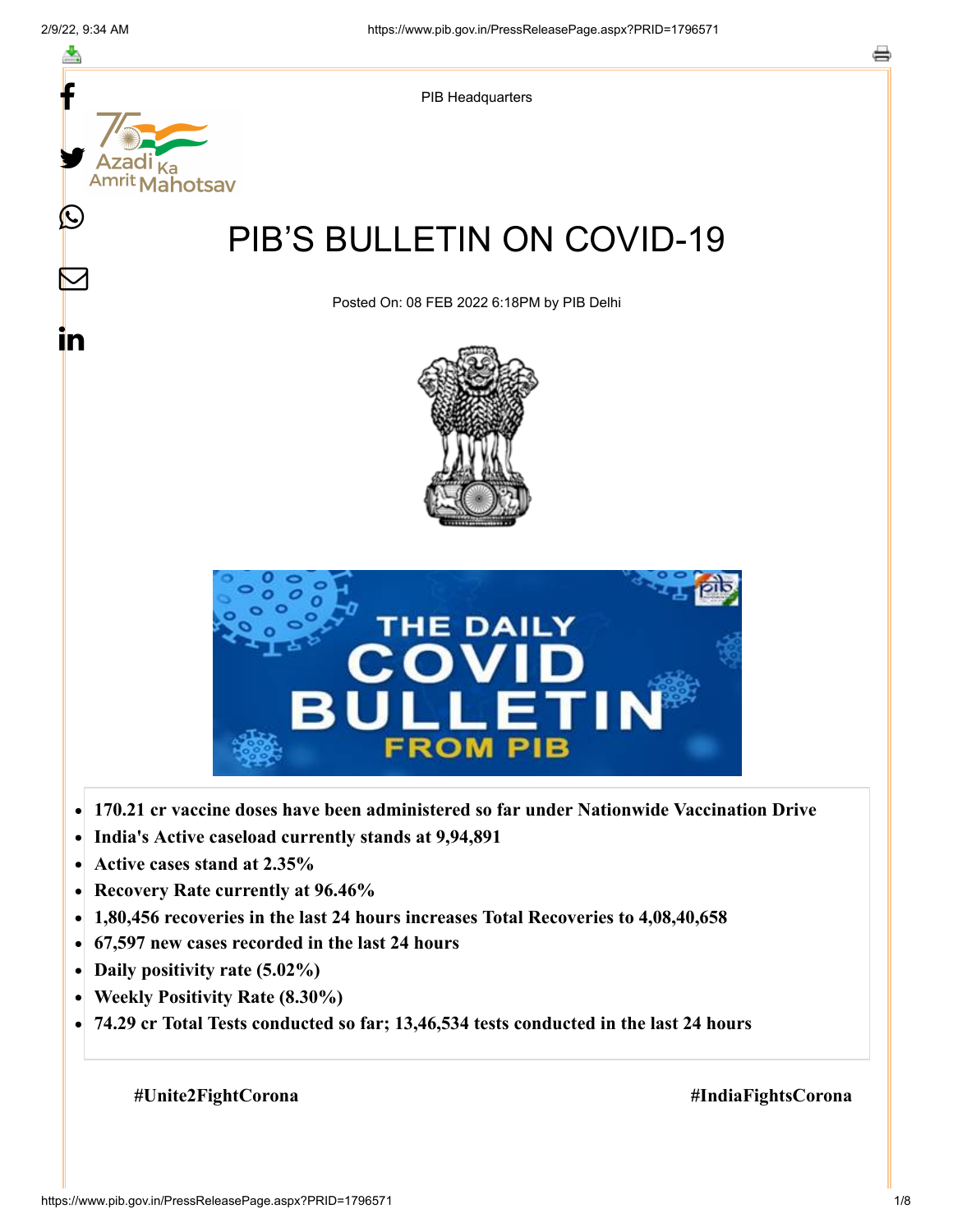f

y.

#### **PRESS INFORMATION BUREAU**

### **MINISTRY OF INFORMATION & BROADCASTING**

### **GOVERNMENT OF INDIA**

**\*\*\*\*\*** 



**India's Cumulative COVID-19 Vaccination Coverage exceeds 170.21 Cr**

**More than 55.78 lakh Vaccine Doses administered in the last 24 hours**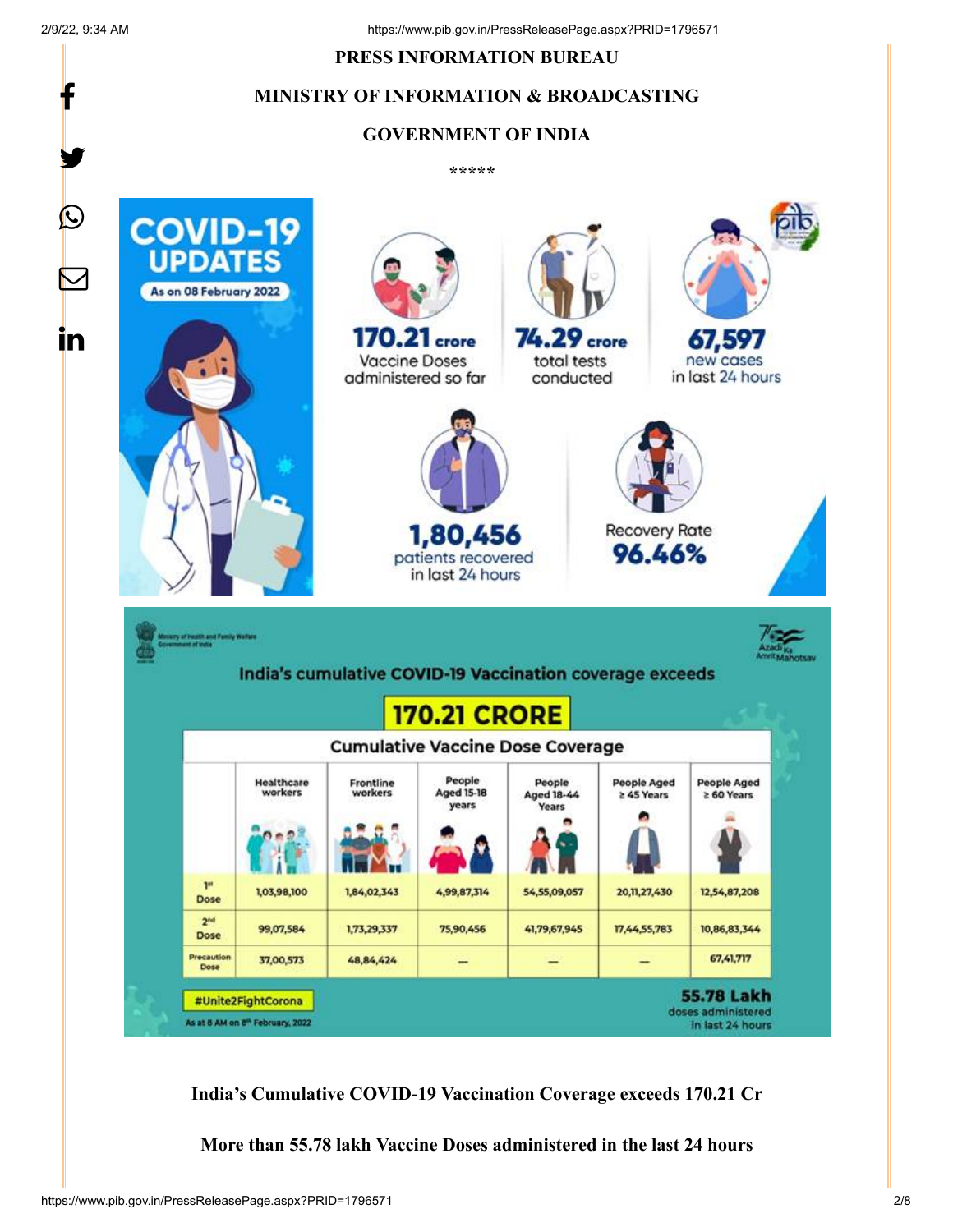f

y.

 $\bigcirc$ 

2/9/22, 9:34 AM https://www.pib.gov.in/PressReleasePage.aspx?PRID=1796571

**Recovery Rate currently stands at 96.46%**

# **67,597 New Cases reported in the last 24 hours**

**India's Active Caseload currently stands at 9,94,891**

**Weekly Positivity Rate is presently at 8.30%**

With the administration of **more than 55.78 lakh Doses (55,78,297)** vaccine doses in the last 24 hours, India's COVID-19 vaccination coverage has exceeded **170.21 Cr (1,70,21,72,615)** as per provisional **P**reports till 7 am today.

This has been achieved through 1,89,63,092 sessions. The break-up of the cumulative figure as per the provisional report till 7 am today include:

| Cumulative Vaccine Dose Coverage |                        |              |  |  |
|----------------------------------|------------------------|--------------|--|--|
| <b>HCWs</b>                      | $1st$ Dose             | 1,03,98,100  |  |  |
|                                  | $2nd$ Dose             | 99,07,584    |  |  |
|                                  | <b>Precaution Dose</b> | 37,00,573    |  |  |
| <b>FLWs</b>                      | 1 <sup>st</sup> Dose   | 1,84,02,343  |  |  |
|                                  | $2nd$ Dose             | 1,73,29,337  |  |  |
|                                  | <b>Precaution Dose</b> | 48,84,424    |  |  |
| Age Group 15-18 years            | $1st$ Dose             | 4,99,87,314  |  |  |
|                                  | $2nd$ Dose             | 75,90,456    |  |  |
| Age Group 18-44 years            | $1st$ Dose             | 54,55,09,057 |  |  |
|                                  | $2nd$ Dose             | 41,79,67,945 |  |  |
| Age Group 45-59 years            | 1 <sup>st</sup> Dose   | 20,11,27,430 |  |  |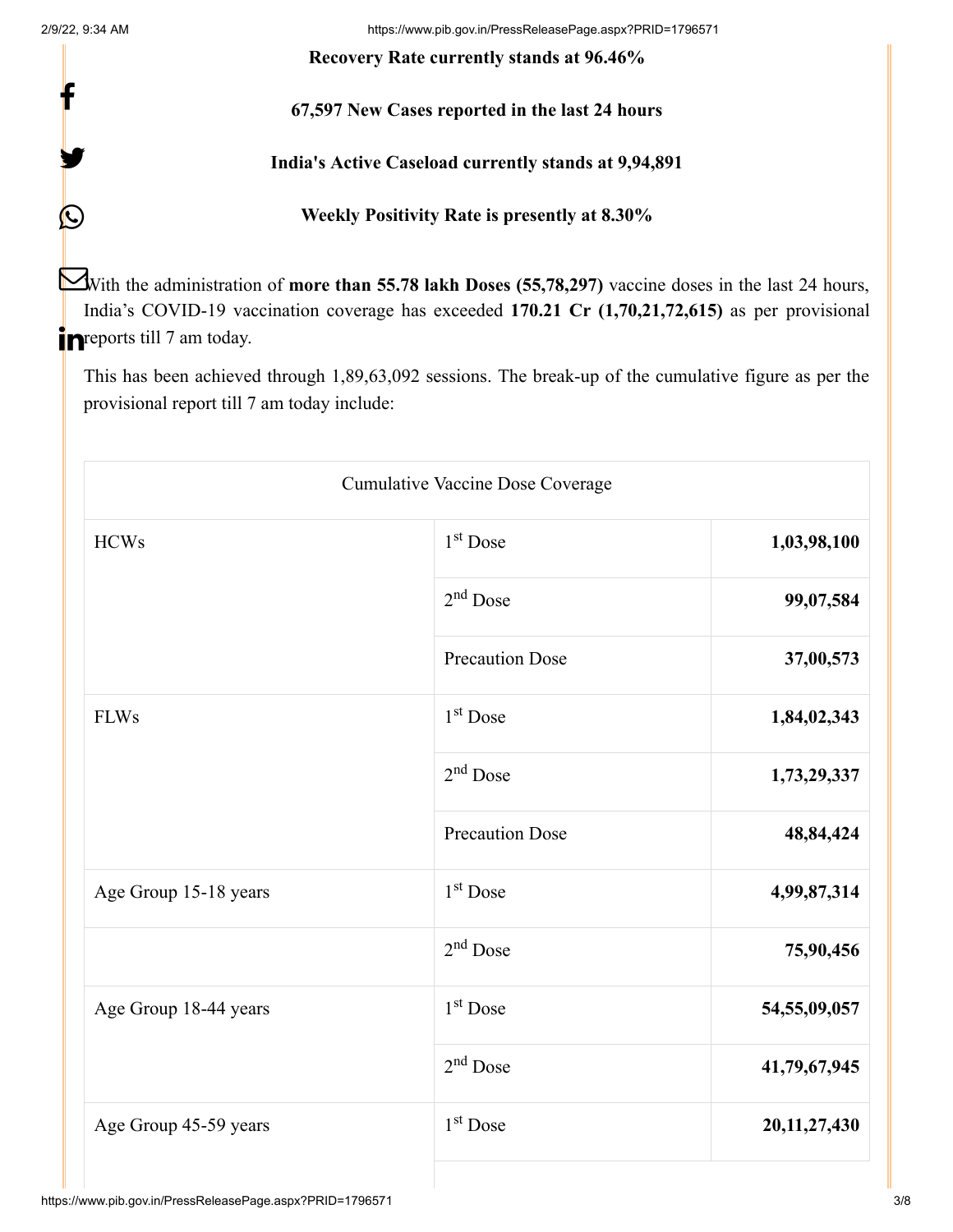| T           |                        | $2nd$ Dose             | 17,44,55,783 |
|-------------|------------------------|------------------------|--------------|
| $\bigcirc$  | Over 60 years          | $1st$ Dose             | 12,54,87,208 |
|             |                        | $2nd$ Dose             | 10,86,83,344 |
| N           |                        | <b>Precaution Dose</b> | 67,41,717    |
|             | <b>Precaution Dose</b> |                        | 1,53,26,714  |
| in<br>Total |                        | 1,70,21,72,615         |              |

**1,80,456** patients have recovered in the last 24 hours and the cumulative tally of recovered patients (since the beginning of the pandemic) is now at **4,08,40,658.**



Consequently, India's recovery rate stands at **96.46%.**

**67,597 new cases** were reported in the last 24 hours.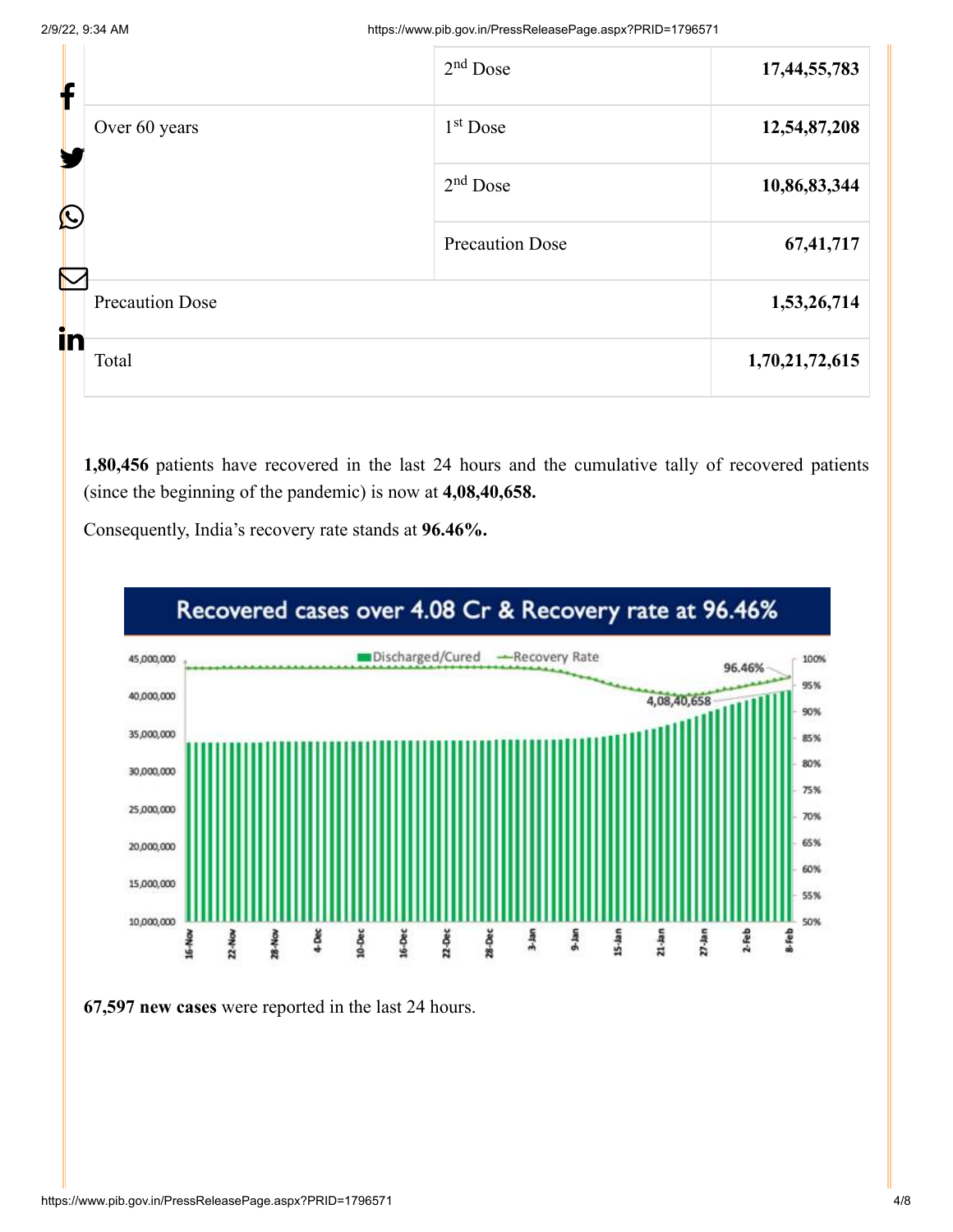2/9/22, 9:34 AM https://www.pib.gov.in/PressReleasePage.aspx?PRID=1796571



India's Active Caseload is presently at **9,94,891.** Active cases constitute **2.35%** of the country's total Positive Cases**.**



The testing capacity across the country continues to be expanded. The last 24 hours saw a total of **13,46,534** tests being conducted. India has so far conducted over **74.29 Cr (74,29,08,121**) cumulative tests.

While testing capacity has been enhanced across the country, **Weekly Positivity Rate** in the country currently **stands at 8.30%** and the **Daily Positivity rate is reported to be 5.02%.**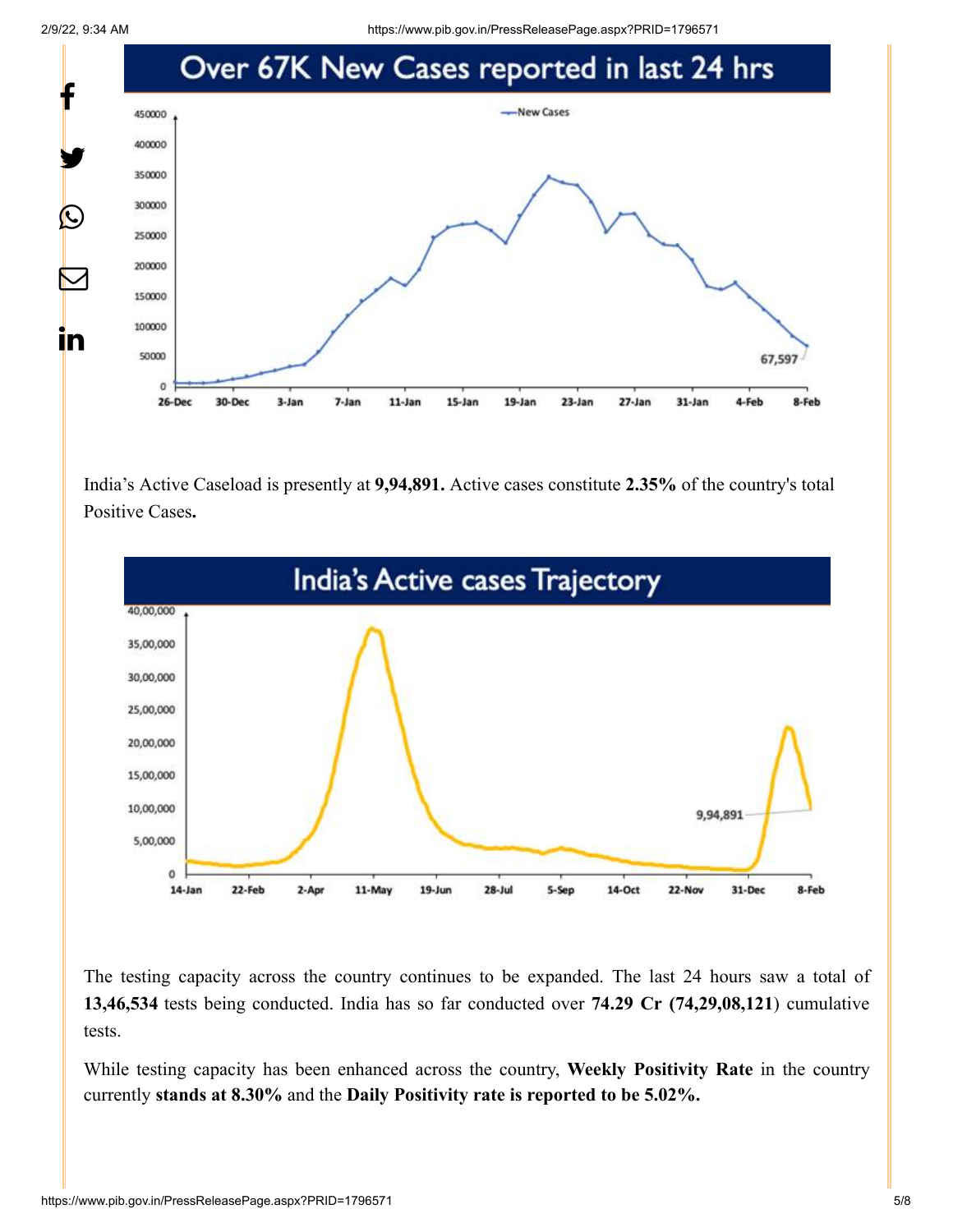



<https://www.pib.gov.in/PressReleasePage.aspx?PRID=1796373>

## **Update on COVID-19 Vaccine Availability in States/UTs**

## **More than 168.08 Crore vaccine doses provided to States/UTs**

## **More than 11.81 Crore balance and unutilized vaccine doses still available with States/UTs**

The Union Government is committed to accelerating the pace and expanding the scope of COVID-19 vaccination throughout the country. The nationwide COVID 19 vaccination started on  $16<sup>th</sup>$  January 2021. The new phase of universalization of COVID-19 vaccination commenced from 21<sup>st</sup> June 2021. The vaccination drive has been ramped up through availability of more vaccines, advance visibility of vaccine availability to States and UTs for enabling better planning by them, and streamlining the vaccine supply chain.

As part of the nationwide vaccination drive, Government of India has been supporting the States and UTs by providing them COVID Vaccines free of cost. In the new phase of the universalization of the COVID19 vaccination drive, the Union Government will procure and supply (free of cost) 75% of the vaccines being produced by the vaccine manufacturers in the country to States and UTs.

| <b>VACCINE DOSES</b>     | (As on 8 <sup>th</sup> February, 2022) |
|--------------------------|----------------------------------------|
| <b>SUPPLIED</b>          | 1,68,08,95,505                         |
| <b>BALANCE AVAILABLE</b> | 11,81,50,461                           |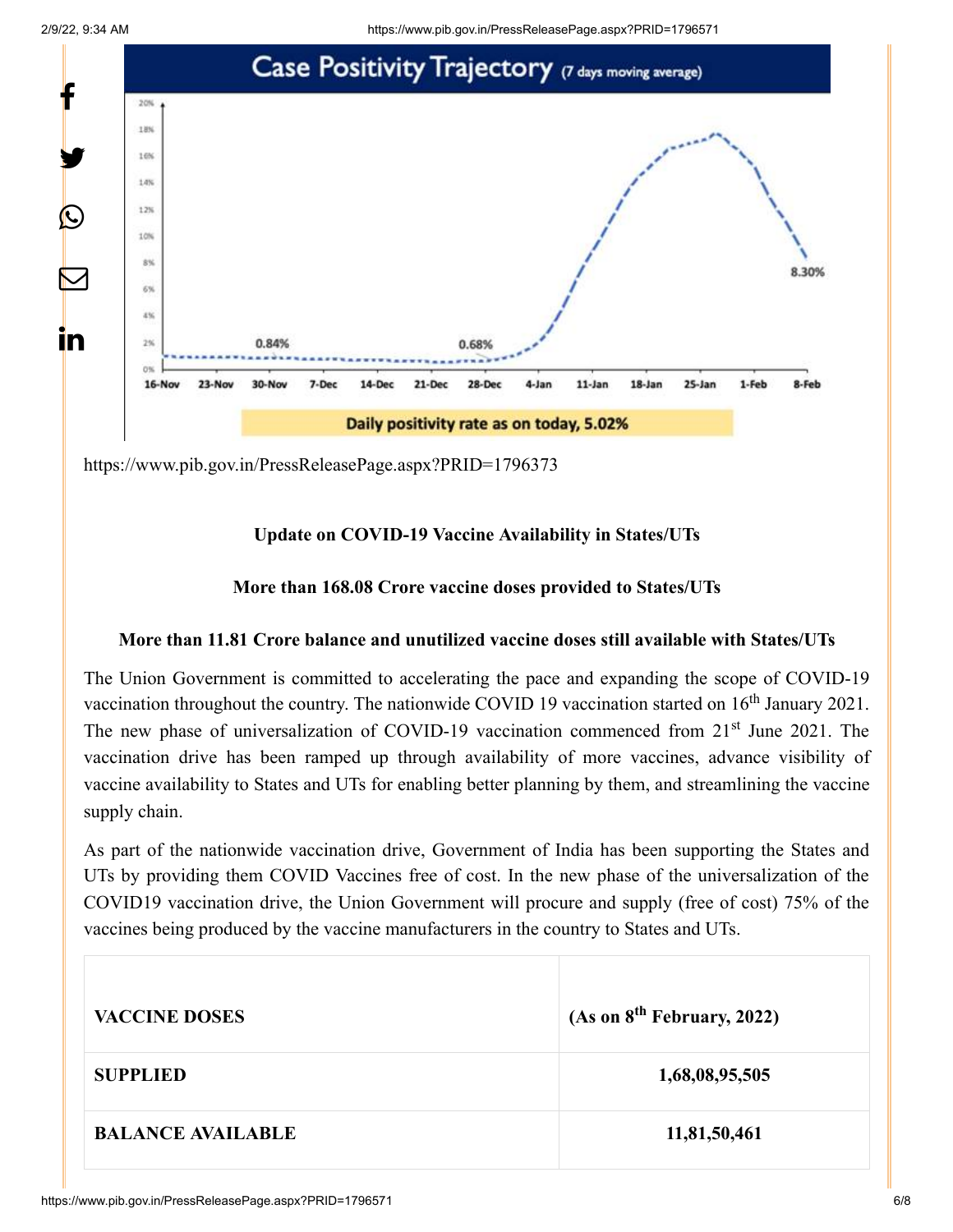$\bm{\nabla}$ 

 $\mathbf{m}$ 

More than 168.08 crore (1,68,08,95,505) vaccine doses have been provided to States/UTs so far through  $\epsilon$ Govt. of India (free of cost channel) and through direct state procurement category.

More than **11.81 Cr (11,81,50,461)** balance and unutilized COVID Vaccine doses are still available with the States/UTs to be administered.

<https://www.pib.gov.in/PressReleasePage.aspx?PRID=1796372>

### **COVID - 19 Vaccination Update - Day 388**

#### **India's cumulative vaccination coverage crosses 170 Crore landmark milestone**

#### **More than 50 lakh Vaccine doses administered today till 7 pm**

India's COVID-19 vaccination coverage has crossed **170 Crore (1,70,15,10,140)** landmark milestone today. More than **50 lakh (50,48,778)** Vaccine Doses have been administered till 7 pm today. More than **1.52 Crore (1,52,95,149)** Precaution Doses for the identified categories of beneficiaries (HCWs, FLWs and Over 60 years) for COVID vaccination have been administered so far. The daily vaccination tally is expected to increase with the compilation of the final reports for the day by late tonight.

For details:<https://www.pib.gov.in/PressReleasePage.aspx?PRID=1796284>

### **Tweet links**

देश में टीकाकरण 170 करोड़ के पार। [pic.twitter.com/SRymGCATCX](https://t.co/SRymGCATCX)

— Office of Dr Mansukh Mandaviya (@OfficeOf\_MM) [February 8, 2022](https://twitter.com/OfficeOf_MM/status/1490902354920554498?ref_src=twsrc%5Etfw)

[#Unite2FightCorona](https://twitter.com/hashtag/Unite2FightCorona?src=hash&ref_src=twsrc%5Etfw)[#LargestVaccineDrive](https://twitter.com/hashtag/LargestVaccineDrive?src=hash&ref_src=twsrc%5Etfw) [pic.twitter.com/vz7XXk3KCV](https://t.co/vz7XXk3KCV)

— Ministry of Health (@MoHFW\_INDIA) [February 8, 2022](https://twitter.com/MoHFW_INDIA/status/1490927134189457408?ref_src=twsrc%5Etfw)

**\*\*\*\*\*\***

**AS**

(Release ID: 1796571) Visitor Counter : 127

Read this release in: [Hindi](https://pib.gov.in/PressReleasePage.aspx?PRID=1796635) , [Marathi](https://pib.gov.in/PressReleasePage.aspx?PRID=1796628) , [Manipuri](https://pib.gov.in/PressReleasePage.aspx?PRID=1796594) , [Gujarati](https://pib.gov.in/PressReleasePage.aspx?PRID=1796661)